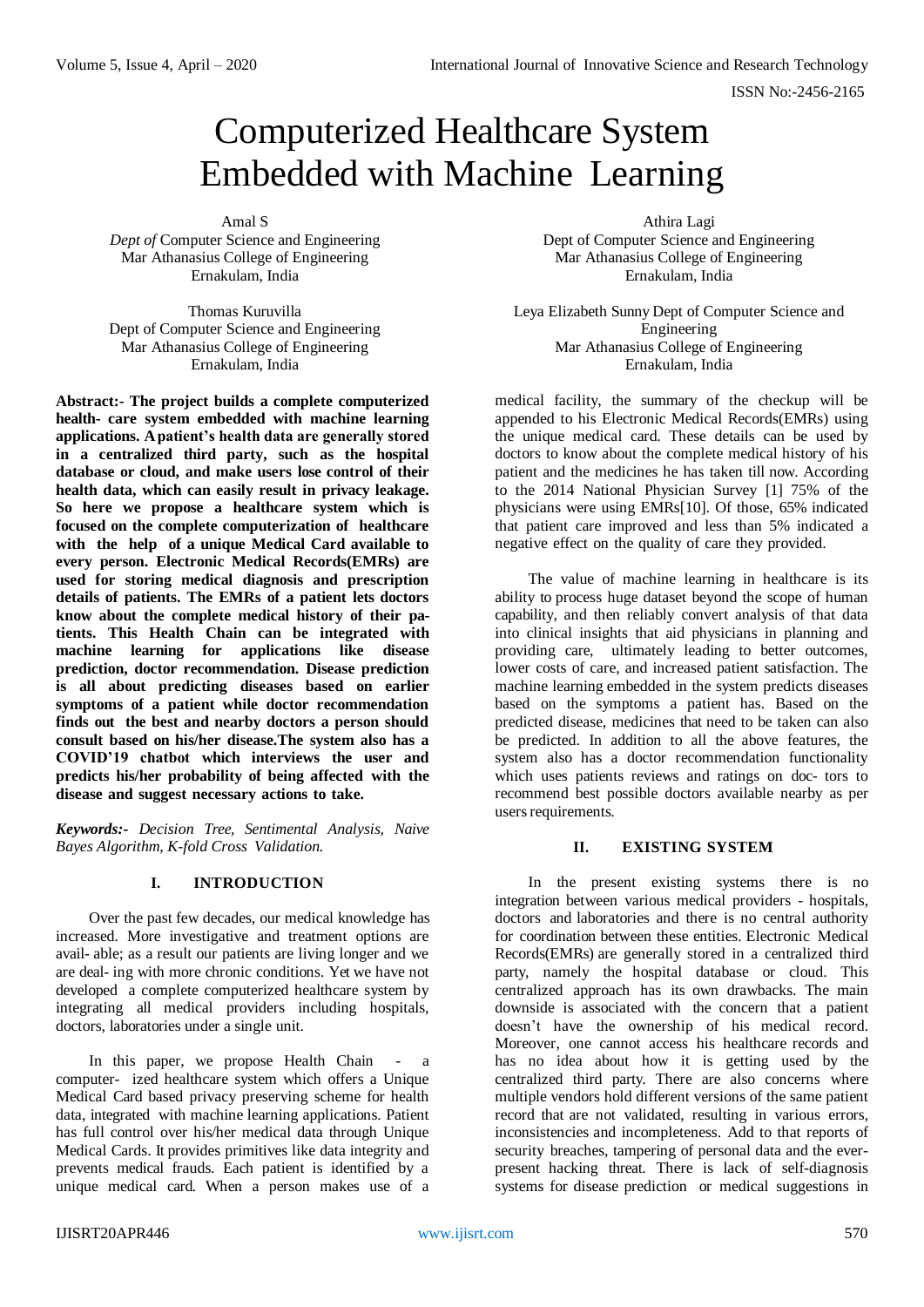ISSN No:-2456-2165

the present healthcare system. An- other matter of notice is that presently one has no knowledge about the treatment qualities offered by doctors in different hospitals, whom should be consulted for a particular disease and so on.

#### **III. SYSTEM ARCHITECTURE**

Initially, a centralized authority will verify and register all the authorised medical providers like hospitals, laboratories and provide them with their credentials. Hospitals can login using these credentials and they can register verified doctors. Doctors, in turn, can register patients by providing important patient demographics. Fig. 1 represents the major stakeholders in the healthcare system.



Fig 1:- Major actors in healthcare system

Doctors can manage their profile, add their qualifications and experience and can communicate with other doctors. Doctors also a have provision to post medical articles and health tips which can be viewed by patients and other doctors. Patients follow doctors inorder to see their posts. They can give likes and comments to posts seen on their timeline.

Patients login to their profile to view their medical profile and history. They can set access rights to their medical records and can determine who all can view it. When a patient goes to a doctor, the doctor will scan the QR code present in the Unique Medical Card of the patient to see his profile and medical history. Doctor will add prescriptions and other relevant information during the analysis of that patient to his medical record. The patients can add reviews and rate the treatment quality of doctors. This ratings are used in machine learning to suggest best doctors nearby.

Apart from hospitals and clinics, the system also combines the laboratory unit, so that the patients can obtain their laboratory results directly from their profile, without waiting for the results.

The two most important features of the proposed healthcare system are symptom checker and doctor recommendation system. Symptom checker is used to predict diseases from symptoms entered by patient. This feature is available to patients when they log in. Doctor recommendation is also available when a patient logs in. Here, the user either input the required category or set of symptoms he has and the preferred location. The output will be the best rated doctors of that category, who are nearby.

Another important feature made available to users is the COVID-19 chatbot. The bot interviews users with a set of questions and provides a conclusion regarding the probability of the person getting affected by COVID-19. The questions



Fig 2:- System Architecture of Healthcare System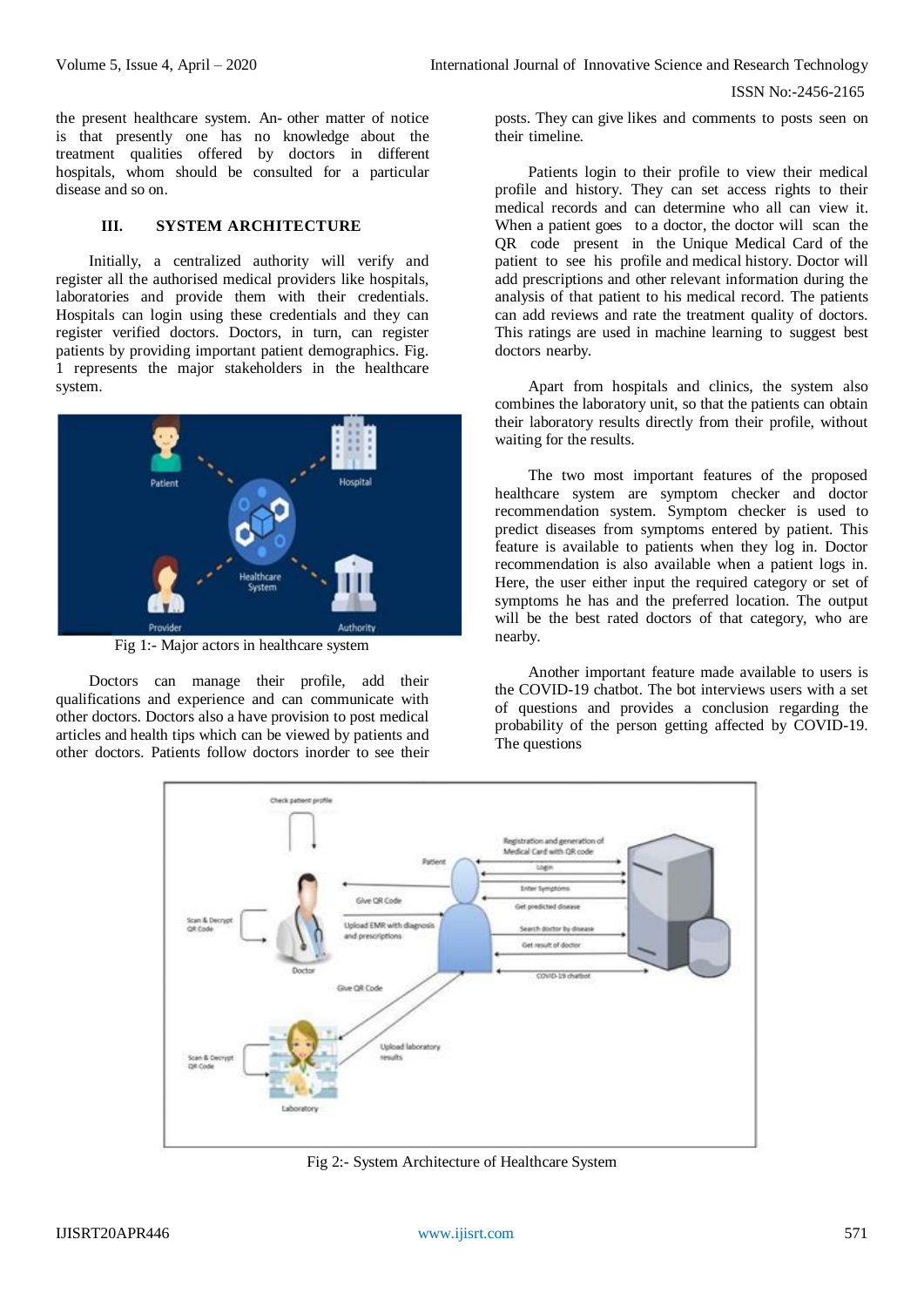ISSN No:-2456-2165

#### **IV. DESIGN**

#### *A. Unique Medical Card*

Every patient registered in the healthcare system is provided with a Medical Card similar to the Aadhaar Card implemented by UIDAI. It is assumed that the Unique Medical Card is implemented by a central authority, possibly Indian Medical Association. Medical Card contains a patient's basic demo- graphics along with a QR code. The medical providers like hospitals, doctors and laboratories need to scan this QR code using our Healthcare System to view the patient's medical profile and past Electronic Medical Records(EMRs).



Fig 3:- Unique Medical Card

#### *B. Electronic Medical Records*

When it comes to patient data management, there are two main issues in the healthcare industry. First, each patient is unique therefore there is no such thing as a common disease or common treatment strategy. What works on a patient might not work on the other due to interindividual variability. Hence, access to complete medical records is essential in order to adapt the treatment and provide personalised care.Second, in the present existing system, the individuals have no access to their medical records and they cannot decide who has access to their personal medical data.

The solution is Electronic Medical Record (EMR) [2] which provides the complete medical history of an individual in digital form. Whenever a patient consults a doctor through our healthcare system the doctor can view the patient's past med- ical history and treat accordingly. Also a new EMR is created with the summary of consultation along with information like symptoms observed, disease diagnosed, procedures performed and medicines prescribed.

The proposed method also offers every individual the com- plete control over their medical records. They can determine the level of abstraction regarding who all can access it. There are three different levels of abstraction:- Public,Private and Custom. Using this facility, the complete health information of a particular individual is available at a single point, regardless of which all doctors he has consulted.

#### *C. Disease Prediction*

Due to big data progress in biomedical and healthcare communities, accurate study of medical data benefits early disease recognition, patient care and community services. When the quality of medical data is incomplete the exactness of study is reduced. Medical facilities need to be advanced so that better decisions for patient diagnosis and treatment options can be made. Machine learning in healthcare aids the humans to process huge and complex medical datasets and then analyze them into clinical insights. This then can further be used by physicians in providing medical care. Hence machine learning when implemented in healthcare can lead to increased patient satisfaction. Here, we try to implement func- tionalities of machine learning in healthcare in a single system. Instead of diagnosis, when a disease prediction is implemented using certain machine learning predictive algorithms then healthcare can be made smart. Some cases can occur when early diagnosis of a disease is not within reach. Hence disease prediction can be effectively implemented. As widely said "Prevention is better than cure", prediction of diseases and epidemic outbreak would lead to an early prevention of an occurrence of a disease. We propose a system which predicts disease given the symptoms using machine learning.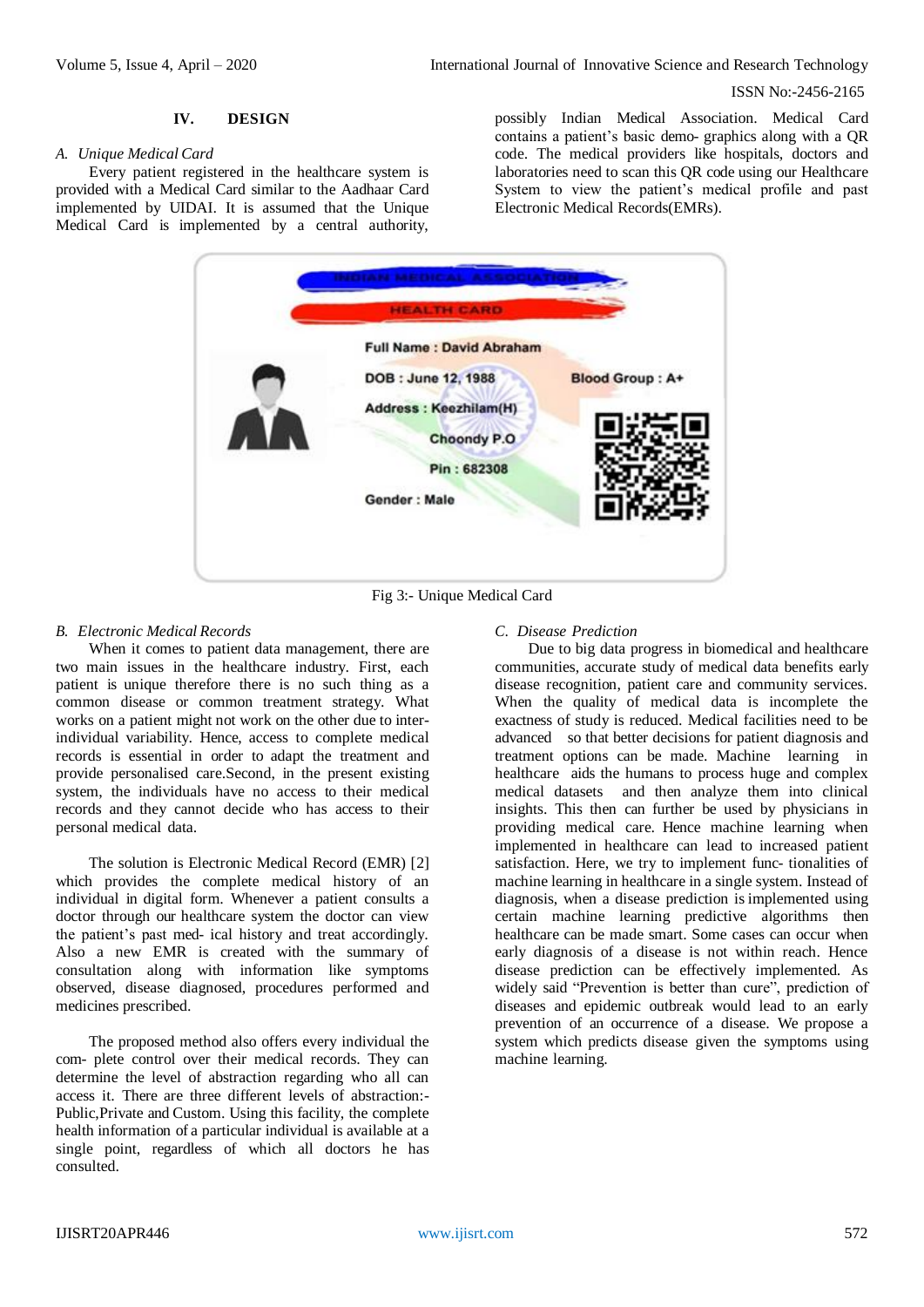ISSN No:-2456-2165

The proposed system bid a machine learning decision tree map, Naive Bayes, random forest algorithm by using structured and unstructured data from hospitals[4]. The dataset values are classified into training and testing sets for the model evaluation procedures. The right model is identified using the k-fold cross validation method[8]. The algorithm without underfitting and overfitting problems is chosen as the machine learning model, which was found out to be decision tree[9].

#### Model evaluation procedures:

 *Training and testing on the same data:* Rewards overly complex models that "overfit" the training data and won't necessarily generalize.

# Nested K-fold Cross-Validation with Model Selection



**Testing Training Validation** 

Fig 4:- Nested K-fold Cross-Validation with Model Selection

- *Train/test split:* Split the dataset into two pieces, so that the model can be trained and tested on different data. Better estimate of out-of-sample performance, but still a "high variance" estimate. It is useful due to its speed, simplicity, and flexibility.
- *K-fold cross-validation:* Systematically create "K" train/test splits and average the results together. It provides even better estimate of out-of-sample performance but runs "K" times slower than train/test split.

Decision tree algorithm pseudocode:

- $\triangleright$  Place the best attribute of the dataset at the root of the tree.
- $\triangleright$  Split the training set into subsets. Subsets should be made in such a way that each subset contains data with the same value for an attribute.
- $\triangleright$  Repeat step 1 and step 2 on each subset until you find leaf nodes in all the branches of the tree.

Decision tree algorithm:

In decision trees[3], for predicting a class label for a record we start from the root of the tree. We compare the values of the root attribute with record's attribute. On the basis of comparison, we follow the branch corresponding to that value and jump to the next node.We continue comparing our record's attribute values with other internal nodes of the tree until we reach a leaf node with predicted class value. As we know how the modeled decision tree can be used to predict the target class or the value.

### *D. Doctor Recommendation*

The doctor recommendation system works similar to that of e-commerce recommender systems where goods are rec- ommended to users based on user ratings and reviews of that product given by previous users and other analysis factors. Based on that some mathematical analysis will be done at server side that majorly includes higher

rating, lower price, good feedback and less value for maintenance and service.

Here, doctor recommendation module aims to predict doc- tors by taking into consideration the ratings and reviews provided by patients[5]. Patients are given a platform where they can provide ratings and comments to doctors based on their experience. These ratings are analysed and the combined review provided by different patients is used to predict the best doctors having the required specialization nearby. The prediction is based on several factors including distance, specialization area, reviews etc. An appropriate weightage is provided to all these factors inorder to make the most relevant prediction.



Fig 5:- Flowchart of doctor recommender system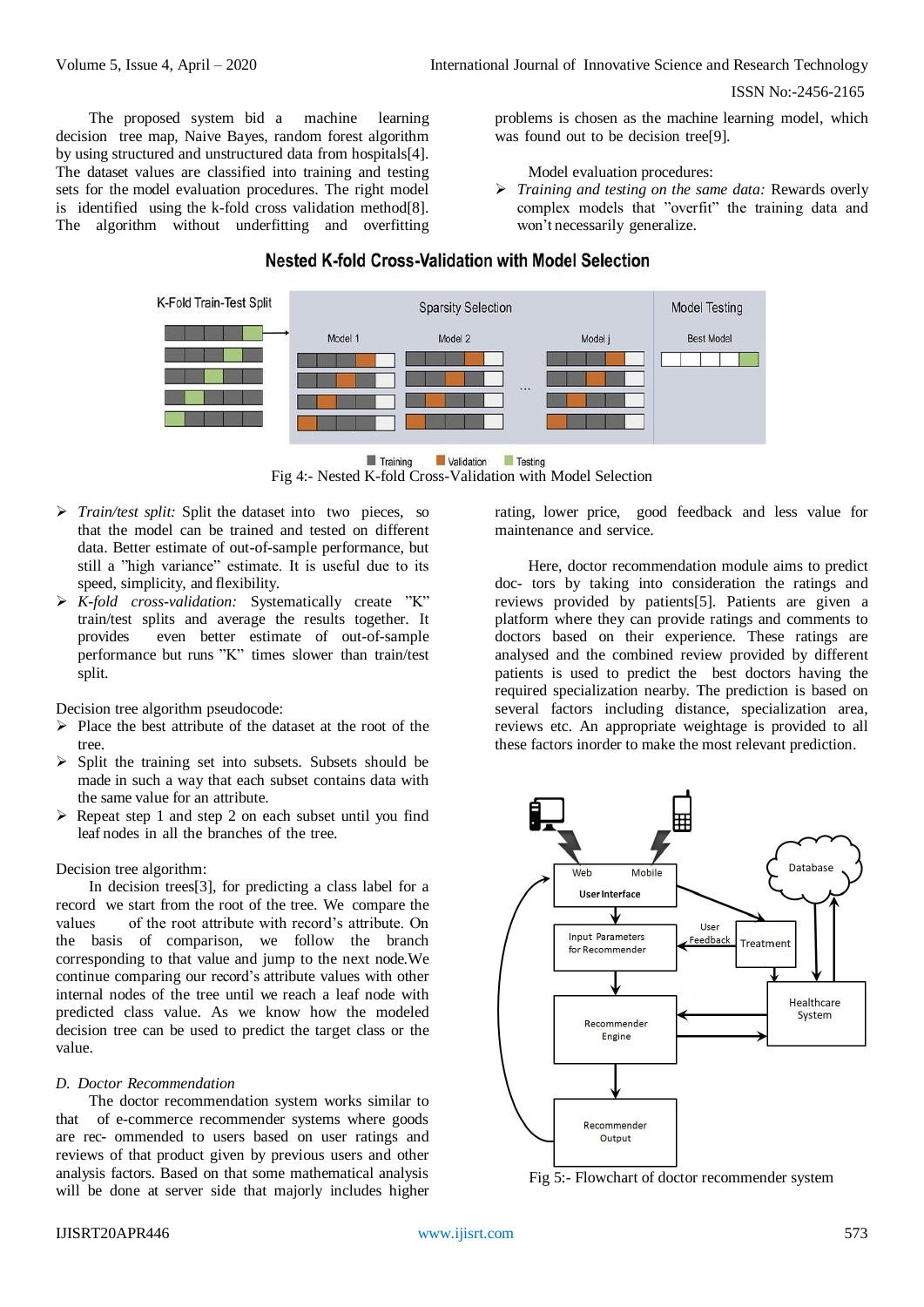ISSN No:-2456-2165

 *NLP to study patient reviews:* Patients provide a rating in the scale 1 to 5 to doctors. They can also write their reviews regarding each doctor, which are processed using TextBlob[6]. TextBlob is used to identify the sentiment and assign a polarity value in the range  $[-1,1]$ to the individual reviews provided by patients.

The Natural Language Toolkit, or more commonly NLTK, is a suite of libraries and programs for symbolic and statistical natural language processing (NLP) for English written in the Python programming language. TextBlob is a python library that is built upon NLTK and Pattern. It offers a simple API to access its methods and perform basic NLP[11] tasks such as part-of-speech tagging, noun phrase extraction, sentiment analysis, classification, translation, and more. Sentiment analysis is basically the process of determining the attitude or the emotion of the writer, i.e., whether it is positive or negative or neutral. The sentiment function of textblob returns two properties, polarity, and subjectivity. Polarity is float which lies in the range of [-1,1] where 1 means positive statement and -1 means a negative statement. Subjective sentences generally refer to personal opinion, emotion or judgment whereas objective refers to factual information. Subjectivity is also a float which lies in the range of [0,1].

The polarity of a word can be obtained using TextBlob(word).sentiment.polarity, which is a value between

-1 to 1 based on the sentiment of that word.

- *Category identification from symptoms:* Users are also given a provision to input their present conditions and symp- toms. Category to which that particular symptom belongs is identified. For example, if a user input is 'acute heart failure', then the machine predicts that the doctor in 'cardiology' specialization need to be consulted. And the prediction will be the best doctors of 'cardiology' department. Users can input multiple health conditions. In that case, the most department of doctor is identified by evaluating the severity of each condition. The most severe condition is identified first and the department corresponding to it will be prioritized.
- *Distance Calculation:* Another important factor that is considered while recommending doctor is the distance. If a user requests for a doctor, he is asked to input his location along with the specialization and other medical conditions. Doctor database hold location of all doctors. So using these locations, distance between the requested user and all doctors with that particular specialization is calculated as shown below.

| Given                                              |  | two (latitude, longitude) | coordinates. |
|----------------------------------------------------|--|---------------------------|--------------|
| $(lat1,lon1)$ and $(lat2,lon2)$ in radians.        |  |                           |              |
| $distance = 6371.01 * acos(sin(lat) * sin(lat2) +$ |  |                           |              |
| $cos(lat1) * cos(lat2) * cos(long1 - lon2))$       |  |                           | (1)          |

These distances help in predicting doctors with the best reviews and ratings nearby.

A weighted average rating value is calculated based on values of the above factors and names of few doctors with the highest weighted rating value is displayed, along with their details.

# *E. COVID-19 Chatbot*

Coronavirus disease 2019 (COVID-19) is an infectious dis- ease caused by severe acute respiratory syndrome coronavirus 2 (SARS-CoV-2) [7]. The disease was first identified in 2019 in Wuhan, the capital of Hubei China, and has since spread globally, resulting in the 2019–20 coronavirus pandemic.

The proposed healthcare system is embedded with a chatbot dedicated to COVID-19 risk assessment with a reliable patient screening protocol. It is developed using the Infermedica API. Using this chatbot an individual can undergo an interview by answering questions regarding his/her past medical conditions, present symptoms, travel history and finally after evaluating the individual's answers it provides various recommendations regarding the actions to take . Recommendations on what to do next are solely based on a combination of WHO(World Health Organisation) and CDC(The Centers for Disease Control and Prevention).

## **V. CONCLUSION**

In the digital era, everything is available in our finger tips. But medical field is one area which has not undergone any such technological advances. That is the main concern behind the development of our proposed healthcare system. Entire medical history of a patient is made available at a single point, which is quite important for doctors in diagnosis.

Another major issue of the existing system is regarding the security of medical data stored in hospitals. This situation is overcome by making each person the only owner of their medical data, and they can decide who all can be given access to it. Disease prediction and doctor recommendation are the most exciting features, that is lacked in the existing system. Thus, the proposed healthcare system proves to be something that is quite relevant in today's world.